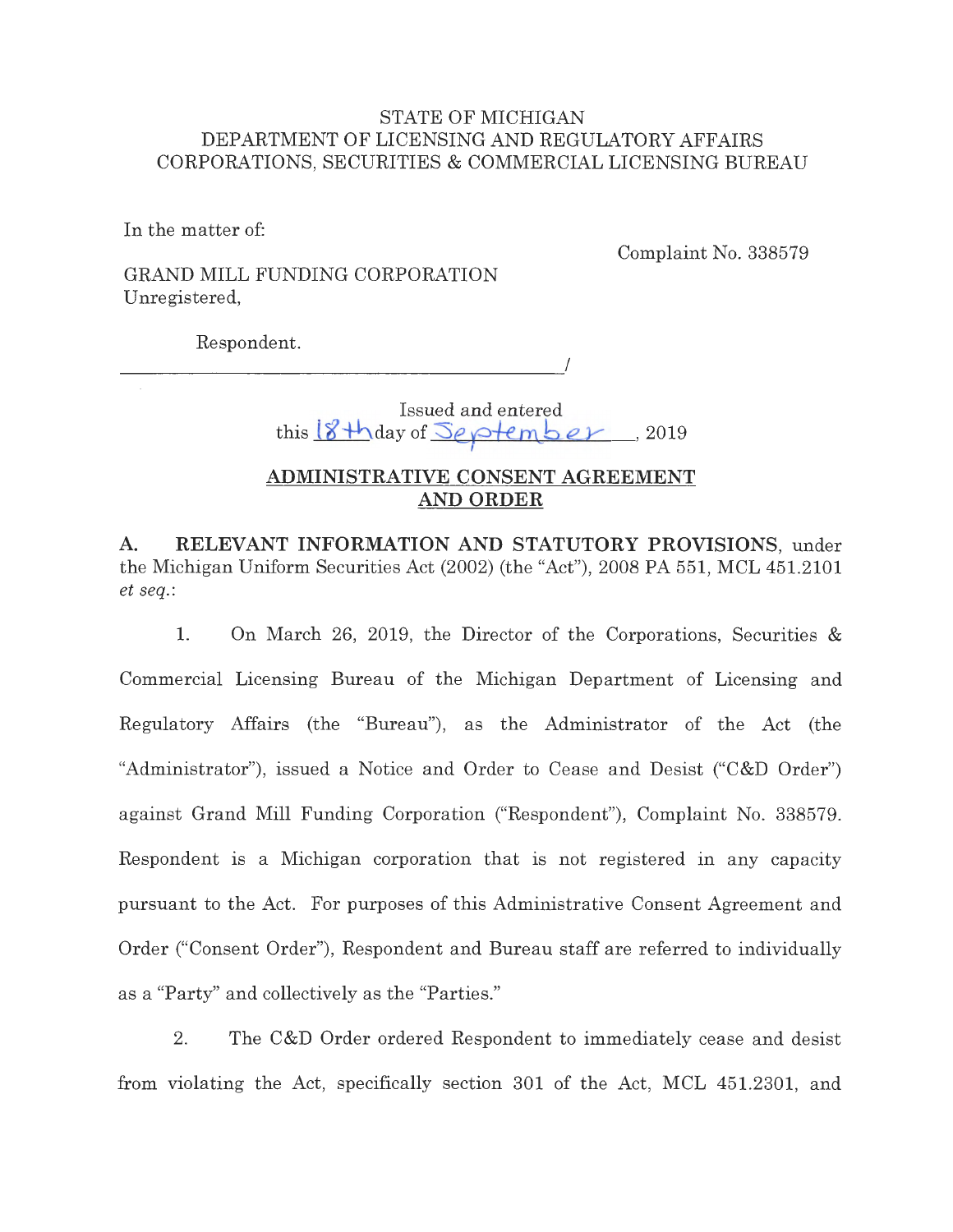further notified Respondent that the Administrator intended to impose a civil fine against him in the amount of \$10,000 under MCL 451.2604(4)(a).

3. The C&D Order was immediately effective pursuant to MCL 451.2604(2); however, Respondent, through counsel, timely requested an administrative hearing on the C&D Order under MCL 451.2604(2) and (3) (the "Hearing Request"). Thereafter, the Parties waived the 15-day statutory requirement to schedule a hearing and agreed to hold Respondent's Hearing Request in abeyance while negotiating possible resolution through this Consent Order.

4. As a result of negotiations, the Parties agree to and recommend that the Administrator order a settlement of this matter under the terms and conditions set forth in this Consent Order. Respondent was represented by, and had the advice of, legal counsel throughout the process of resolving the C&D Order through this Consent Order.

#### **B. AGREEMENT**

The Parties agree to resolve the C&D Order under the following terms and conditions:

1. Respondent agrees to comply with the Act in connection with all future conduct and activities, including but not limited to ensuring that it is registered or exempt before effecting any further securities transactions in Michigan and ensuring that any securities it offers or sells in Michigan are registered or exempt.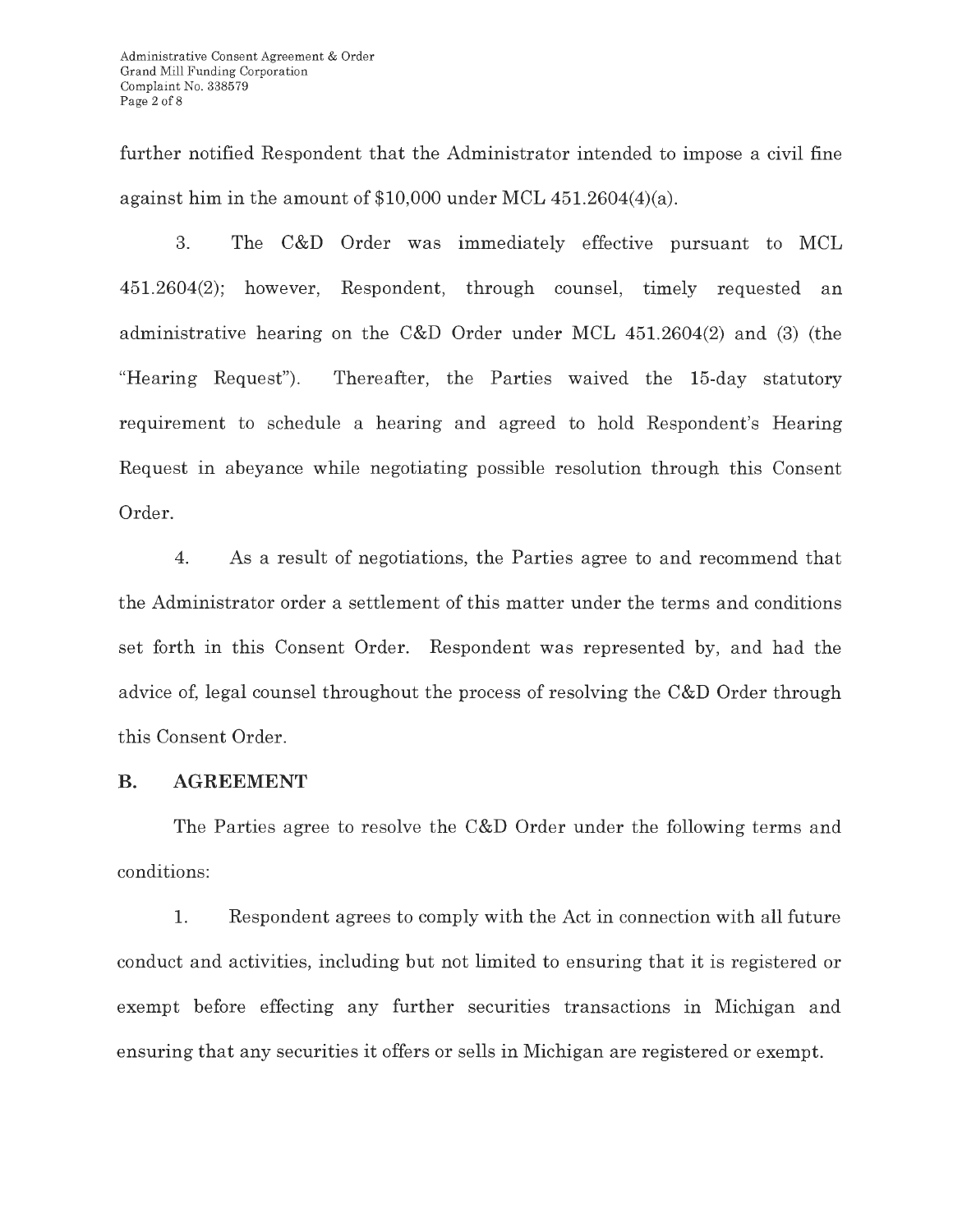2. Respondent agrees to pay the Bureau a reduced civil fine in the settlement amount of Two Thousand Five Hundred and 00/100 Dollars (\$2,500.00) (the "Reduced Civil Fine"). Respondent agrees to pay the Reduced Civil Fine within ninety (90) calendar days after the mailing date of this Consent Order, once entered. The Reduced Civil Fine must be paid by cashier's check or money order made payable to the "State of Michigan," contain identifying information (name and "Complaint No. 338579"), and be mailed to the Bureau at the following address:

Corporations, Securities & Commercial Licensing Bureau Securities & Audit Division - Final Order Monitoring P.O. Box 30018 Lansing, MI 48909

If any portion of the Reduced Civil Fine is overdue, the Administrator may refer it to the Michigan Department of Treasury for collection action against Respondent. In addition, and consistent with Paragraph **B.14.** below, the Administrator reserves the right to take other available legal action to enforce payment of and collect the Reduced Civil Fine.

3. The Bureau will report and publish this Consent Order according to its

current policy, as follows:

• This Consent Order is a public record required to be published and made available to the public, consistent with section **11** of the Michigan Freedom of Information Act, MCL 15.241. The Bureau will publish this Consent Order consistent with its current policy, whereby copies of orders issued under the Act are posted to the Bureau's website and a summary of order content is included in monthly disciplinary action reports separately published on the Bureau's website.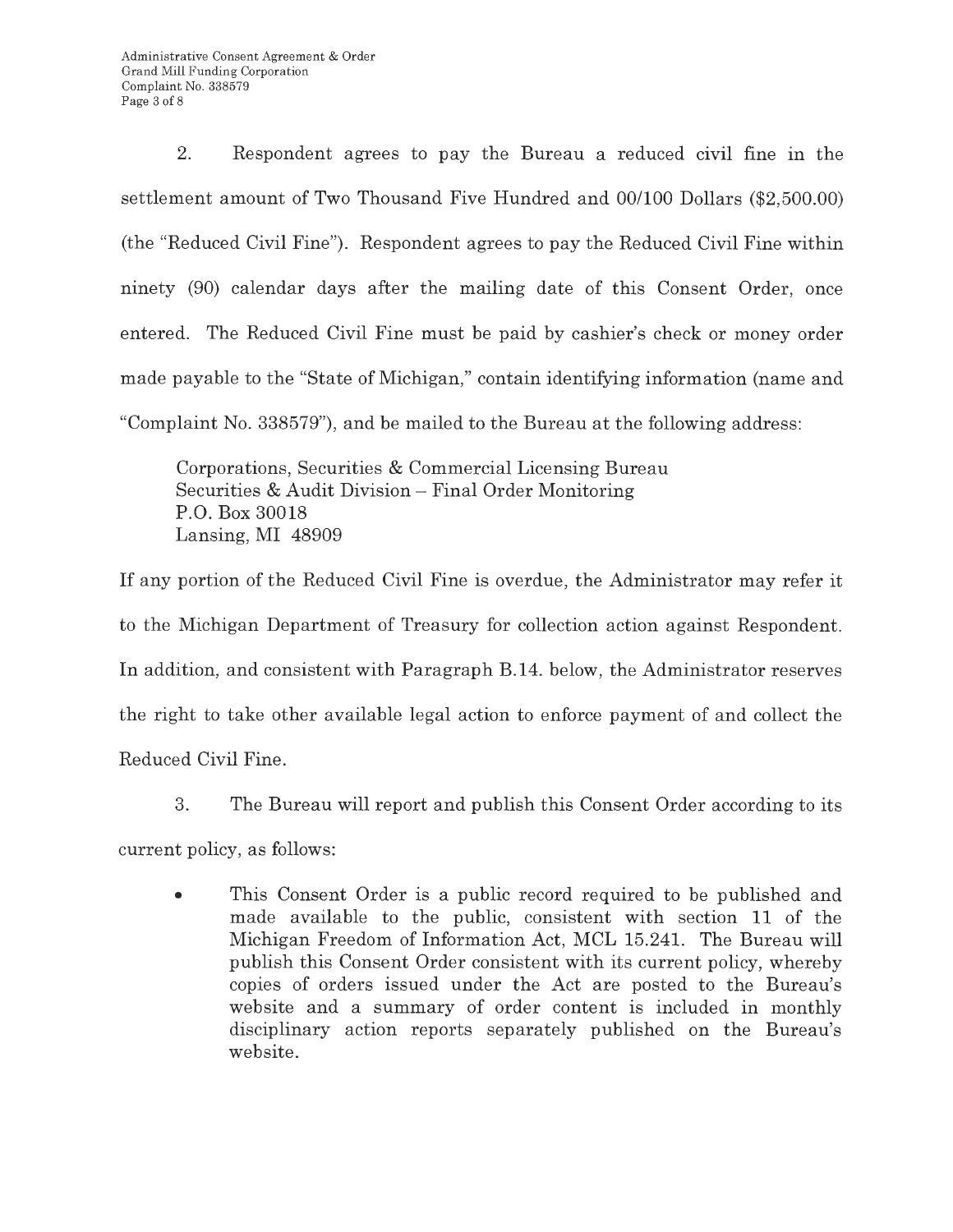4. Notwithstanding the potential application of MCL 451.2412(9), this Consent Order expressly preserves the Bureau's and Administrator's ability to rely on and assert, in any future proceeding under the Act, all activities, conduct, and alleged Act violations by Respondent contained in or relating to the C&D Order.

5. Respondent neither admits nor denies the allegations in the C&D Order or any wrongdoing in connection with this matter, and consents to entry of this Consent Order only for the purpose of resolving the C&D Order in an expeditious fashion that avoids the time and expense associated with an administrative proceeding on the Hearing Request and any appeals therefrom. The Parties agree that this Consent Order is automatically admissible in a proceeding to enforce its provisions or in any administrative proceeding under the Act.

6. For purposes only of the matters resolved by this Administrative Consent Order, and pursuant to Securities and Exchange Commission ("SEC") Rule  $506(d)(2)(iii)$  of Regulation D, 17 CFR 230.506(d)(2)(iii), disqualification under SEC Rule  $506(d)(l)$  of Regulation D, 17 CFR 230.506(d)(l), should not arise as a consequence of this Consent Order. However, this does not limit the potential application of SEC Rule 506(d)(l), 17 CFR 230.506(d)(l), in any other respect.

7. The Parties agree that this Consent Order resolves only Respondent's activities, conduct, and alleged Act violations contained in the C&D Order, but it does not address or resolve any other activities, conduct, or potential Act violations engaged in by Respondent not expressly contained in the C&D Order or occurring after the date this Consent Order is entered.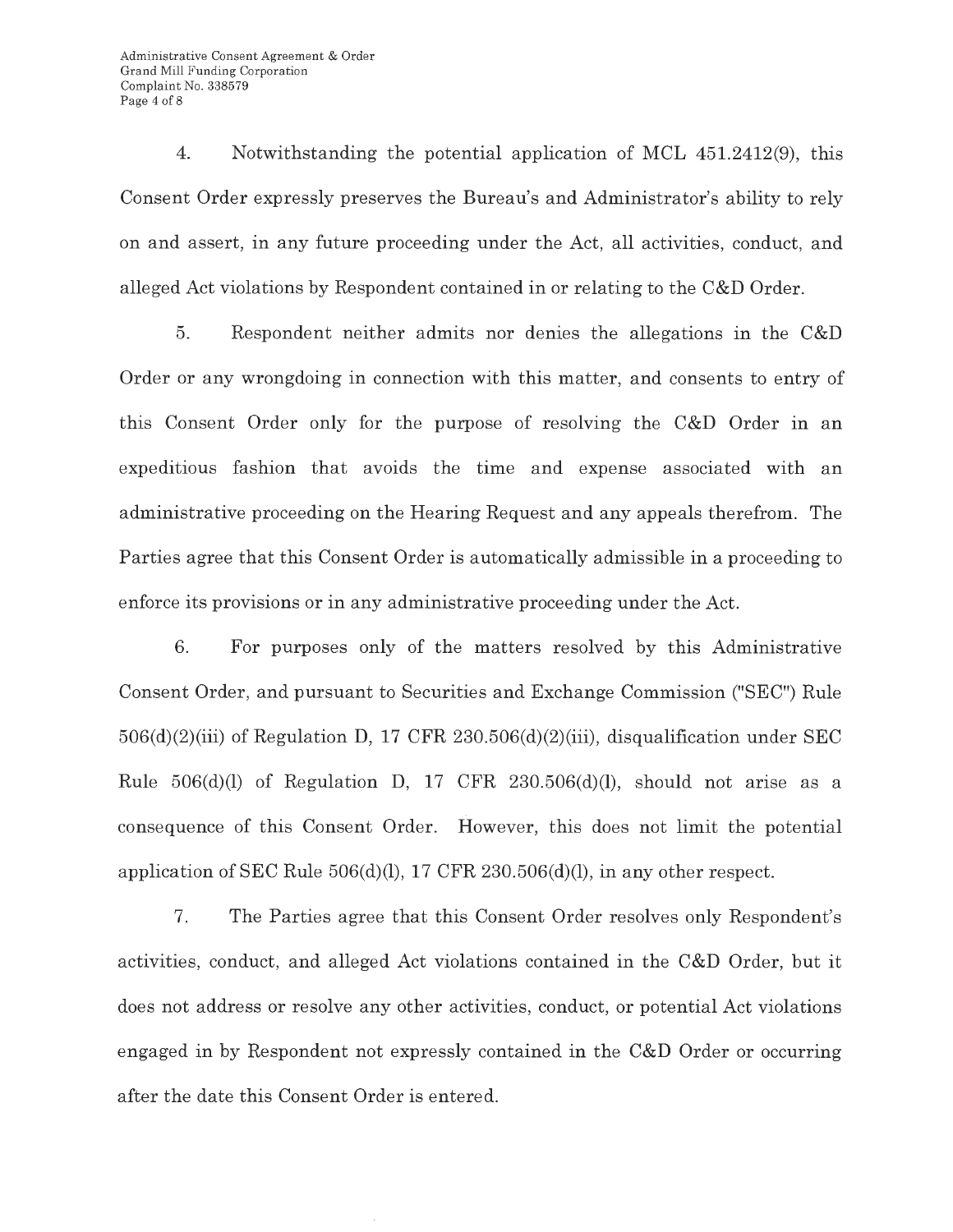8. Respondent agrees that, effective upon entry of this Consent Order, its Hearing Request is automatically revoked without further action by the Parties.

9. Respondent agrees to cooperate with the Bureau and comply with any reasonable investigative demands made by the Bureau in the future for purposes of ensuring compliance with this Consent Order or the Act.

10. Respondent acknowledges and agrees that: (a) the Administrator has jurisdiction and authority to enter this Consent Order; (b) the Administrator may enter this Consent Order without any further notice to Respondent; and (c) upon entry of this Consent Order, it is final and binding, and Respondent waives any right to a hearing or appeal of this Consent Order and the C&D Order under the Act, the rules promulgated under the Act or the predecessor Act, the Administrative Procedures Act of 1969, 1969 PA 306, MCL 24.201 *et seq.,* or other applicable law.

11. The Parties understand and agree that this Consent Order will be presented to the Administrator for her final approval as evidenced by its entry, and that the Administrator may, in her sole discretion, decide to accept or reject this Consent Order. If the Administrator accepts this Consent Order by entering it, this Consent Order becomes fully effective and binding in accordance with Paragraph B.10. above. If the Administrator rejects this Consent Order by refusing to enter it, the Parties waive any objection to submitting the Hearing Request for adjudication through a formal administrative proceeding and the Administrator remaining the final decisionmaker at the conclusion of that proceeding.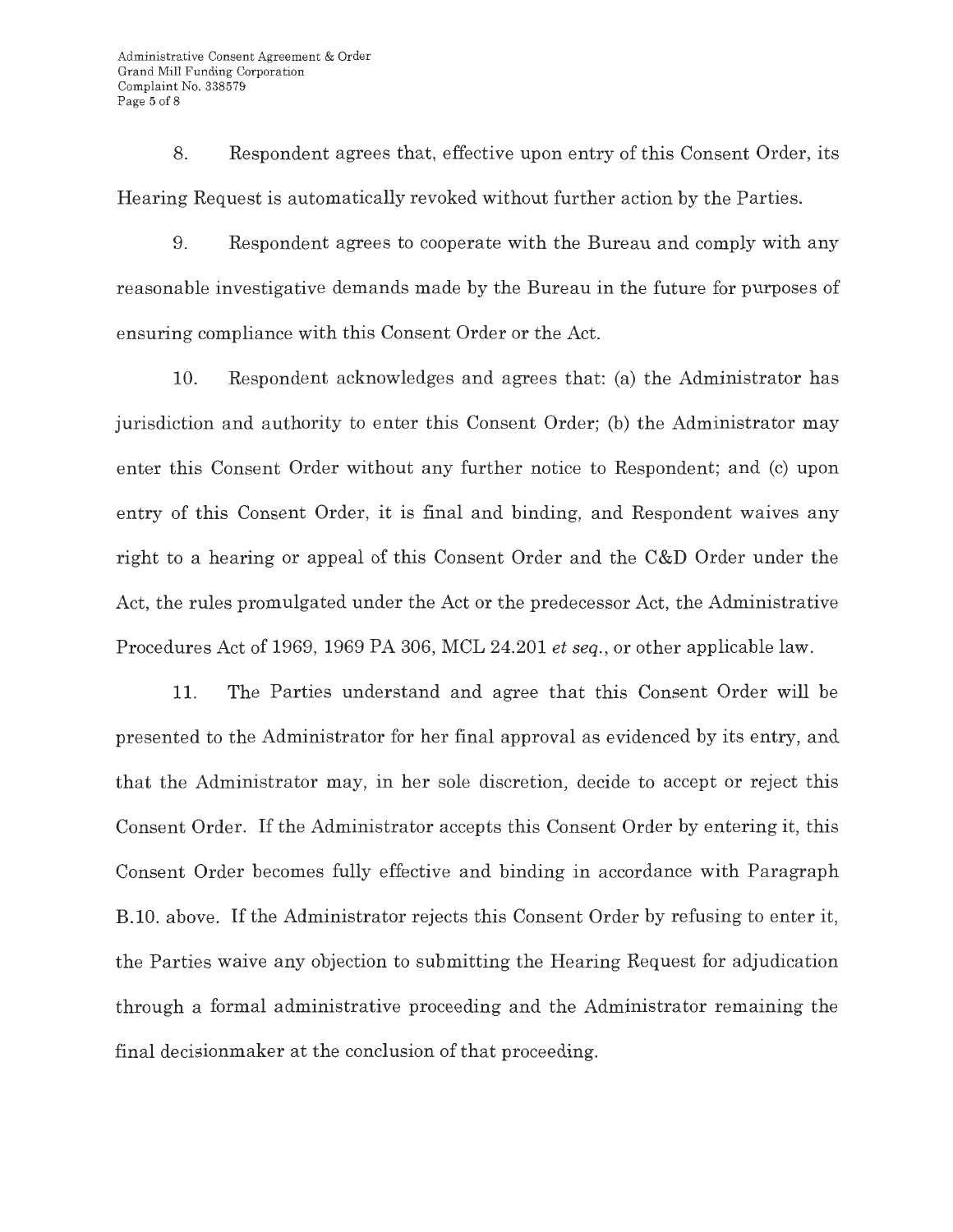Administrative Consent Agreement & Order Grand Mill Funding Corporation Complaint No. 338579 Page 6 of 8

12. The Parties acknowledge and agree that this Consent Order contains the entire understanding of the Parties and supersedes and forever terminates all prior and contemporaneous representations, promises, agreements, understandings, and negotiations, whether oral or written, with respect to its subject matter. The Parties further agree that this Consent Order may only be amended, modified, or supplemented by a duly executed writing signed by each Party and approved by Order of the Administrator.

13. The Parties acknowledge and represent that: (a) each Party has read this Consent Order in its entirety and fully understands all of its terms, conditions, ramifications, and consequences; (b) each Party unconditionally consents to the terms of this Consent Order; (c) each Party has consulted with or had ample opportunity to consult with legal counsel of his, her, or its choosing prior to executing this Consent Order; (d) each Party has freely and voluntarily signed this Consent Order; and (e) the consideration received by each Party as described in this Consent Order is adequate.

14. The Parties acknowledge and agree that the Administrator retains the right to pursue any action or proceeding permitted by law to enforce the provisions of this Consent Order.

15. The Parties agree that facsimile or electronically-transmitted signatures may be submitted in connection with this Consent Order and are binding on that Party to the same extent as an original signature.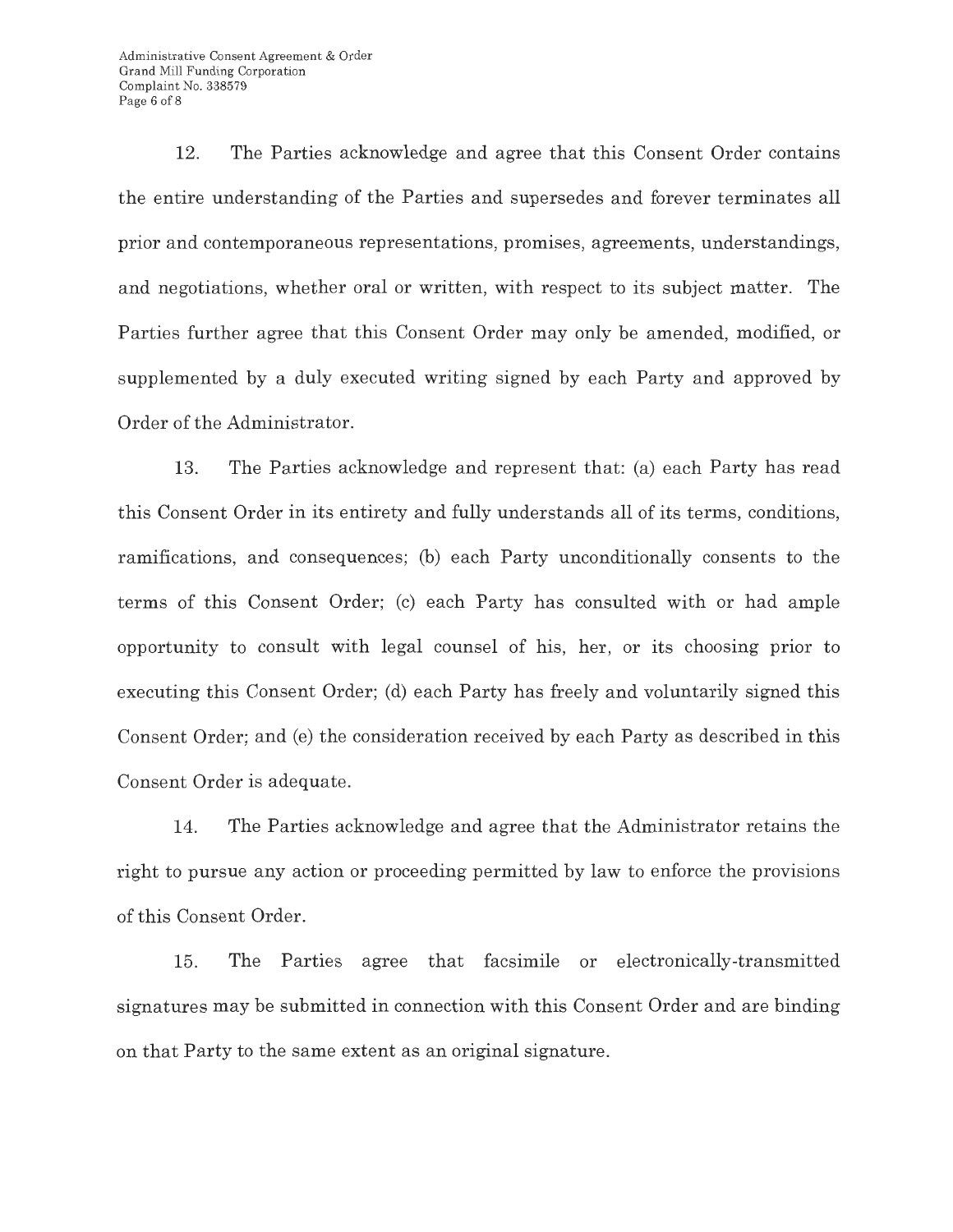Administrative Consent Agreement & Order Grand Mill Funding Corporation Complaint No. 338579 Page 7 of 8

Through their signatures, the Parties agree to the above terms and

conditions.

Signed: Thought Du Dans

CEO Grand Mill Funding Corporation

Dated: 54pt. 9th, 2019

Aclmowledged and Reviewed by:

,.,, */* !  $\frac{1}{2}$ ,  $\frac{1}{2}$   $\frac{1}{2}$  $Signed:$ Austin K. Irving

Attorney for Respondent

Dated:  $S_{\text{ref.}}$  9<sup>o</sup>, 2019

Approved by:

Signed:

Dated: \_

Timothy L. Teague Securities & Audit Division Director Corporations, Securities & Commercial Licensing Bureau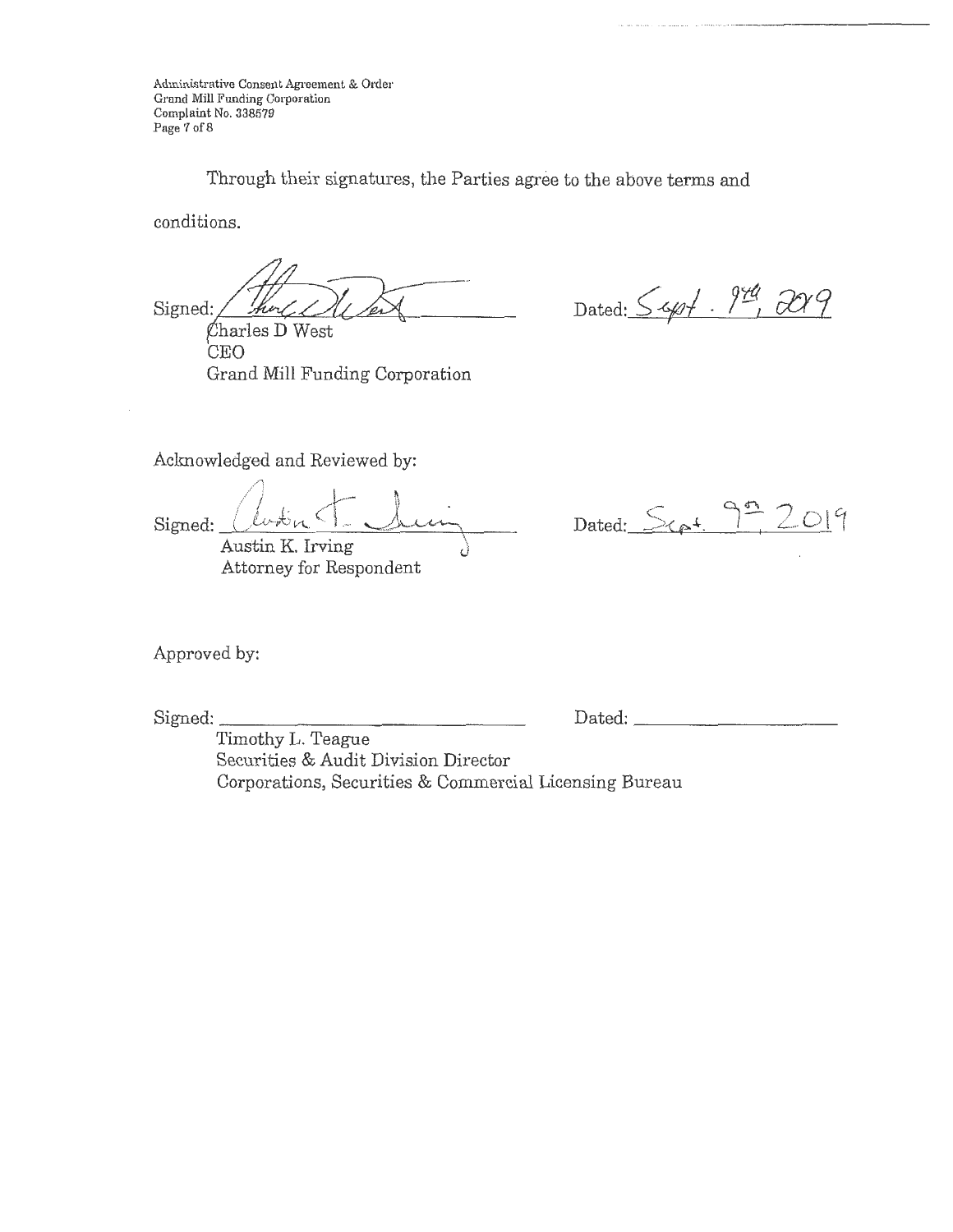Administrative Consent Agreement & Order Grand Mill Funding Corporation Complaint No. 338579 Page 7 of 8

# [This space intentionally left blank]

Through their signatures, the Parties agree to the above terms and

conditions.

Signed: \_\_\_\_\_\_\_\_\_\_\_\_\_\_ \_

Dated:

[name] [title] Grand Mill Funding Corporation

Acknowledged and Reviewed by:

Signed:

Dated:

Austin K. Irving Attorney for Respondent

Approved by:

eague **Signed: <sup>~</sup>l .** 

Dated: -----------

Timothy L. Veague Securities & Audit Division Director Corporations, Securities & Commercial Licensing Bureau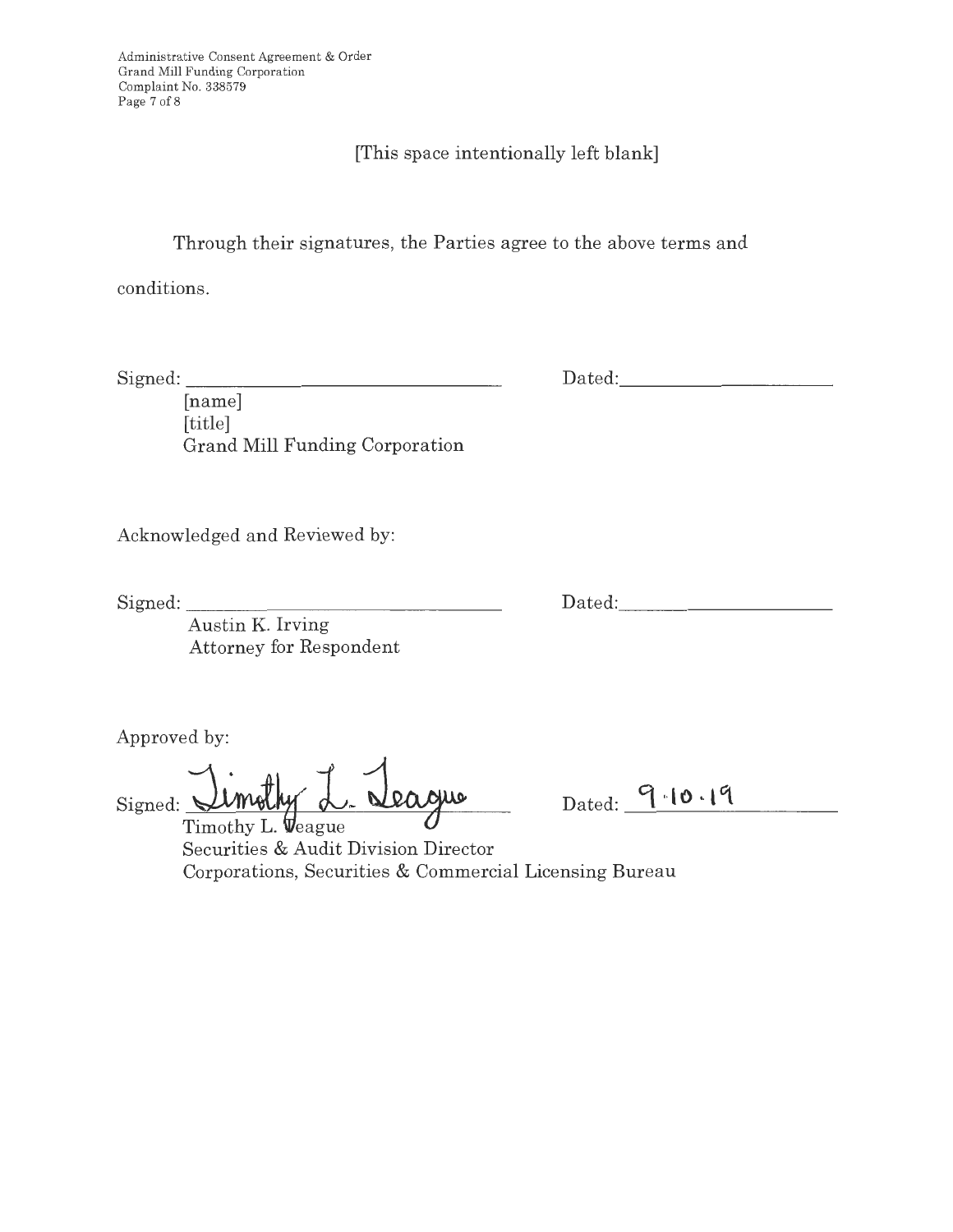Administrative Consent Agreement & Order Grand Mill Funding Corporation Complaint No. 338579 Page 8 of 8

## **C. ORDER**

The Administrator NOW, THEREFORE, ORDERS:

THE TERMS AND CONDITIONS IN THE FOREGOING FULLY EXECUTED CONSENT AGREEMENT ARE INCORPORATED BY REFERENCE AND MADE BINDING AND EFFECTIVE THROUGH THIS CONSENT ORDER.

 $By:$ Julia Dale

 $\bar{\lambda}$ 

Administrator and Director Corporations, Securities & Commercial Licensing Bureau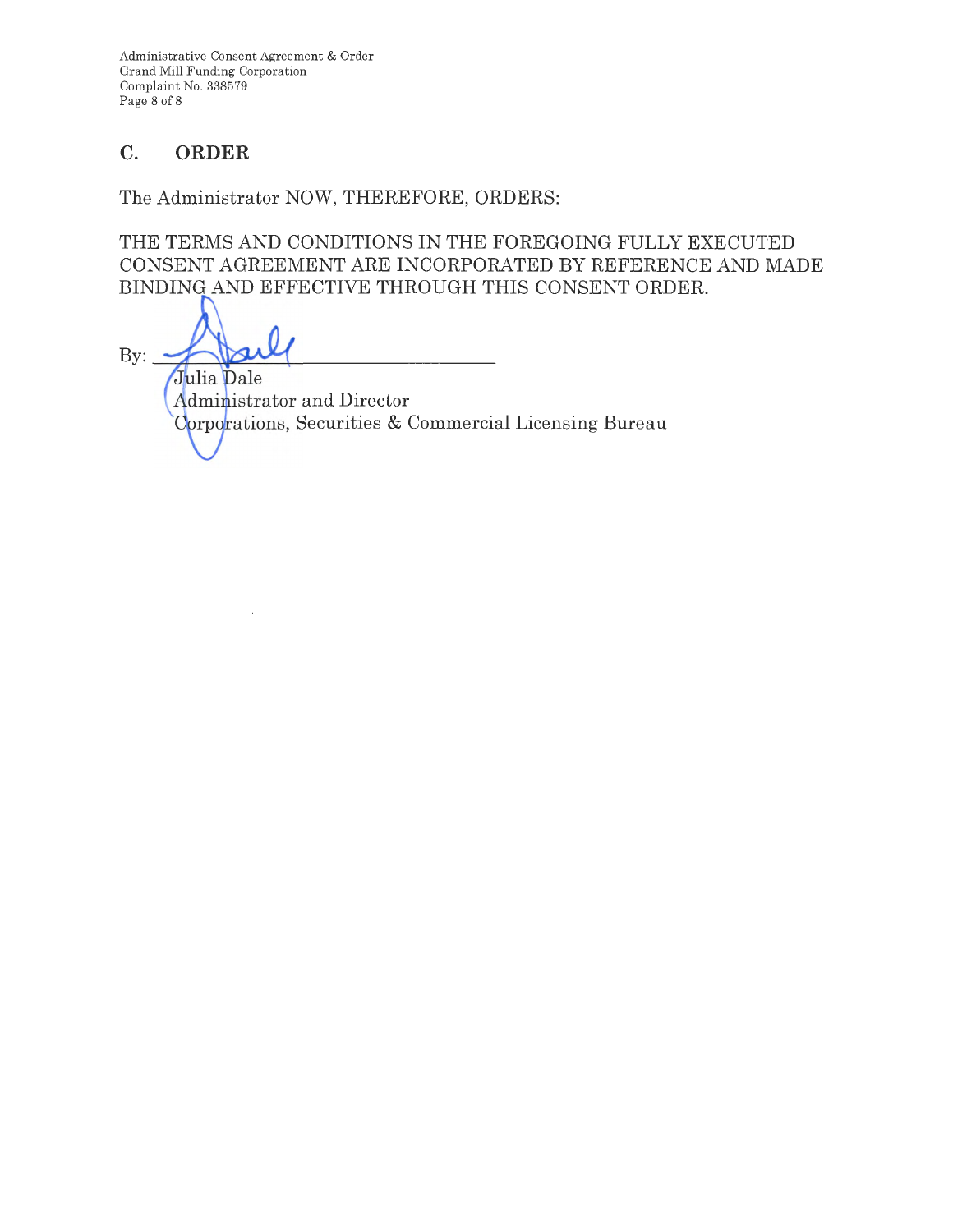#### STATE OF MICHIGAN DEPARTMENT OF LICENSING AND REGULATORY AFFAIRS CORPORATIONS, SECURITIES & COMMERCIAL LICENSING BUREAU

In the Matter of: Complaint No. 338579

GRAND MILL FUNDING CORPORATION Unregistered

Respondent.

 $\overline{\phantom{a}}$ 

Issued and entered This  $2\ell$ , day of **Malch**, 2019

NOTICE AND ORDER TO CEASE AND DESIST

Julia Dale, the Director ("Administrator") of the Corporations, Securities & Commercial Licensing Bureau (the "Bureau"), pursuant to her statutory authority and responsibility to administer and enforce the Michigan Uniform Securities Act (2002), 2008 PA 551, as amended, MCL 451.2101 *et seq.* ("Securities Act"), hereby orders Grand Mill Funding Corporation ("Respondent") to cease and desist from offering or selling unregistered securities, contrary to the Securities Act. Respondent is notified of the opportunity to request a hearing in this matter.

### **I. BACKGROUND**

#### **A. The Respondent**

1. Grand Mill Funding Corporation was incorporated in Michigan in or around 2016. It is not registered in any capacity pursuant to the Securities Act in Michigan, nor has it registered any securities offerings pursuant to the Securities Act in Michigan.

### **B. Findings of Fact**

- 1. The Bureau investigated Respondent's activities in the securities industry in Michigan.
- 2. The investigation developed evidence that Respondent offered or sold promissory note securities to at least four accredited investors, and used a publicly available internet site in connection with the offer of the securities.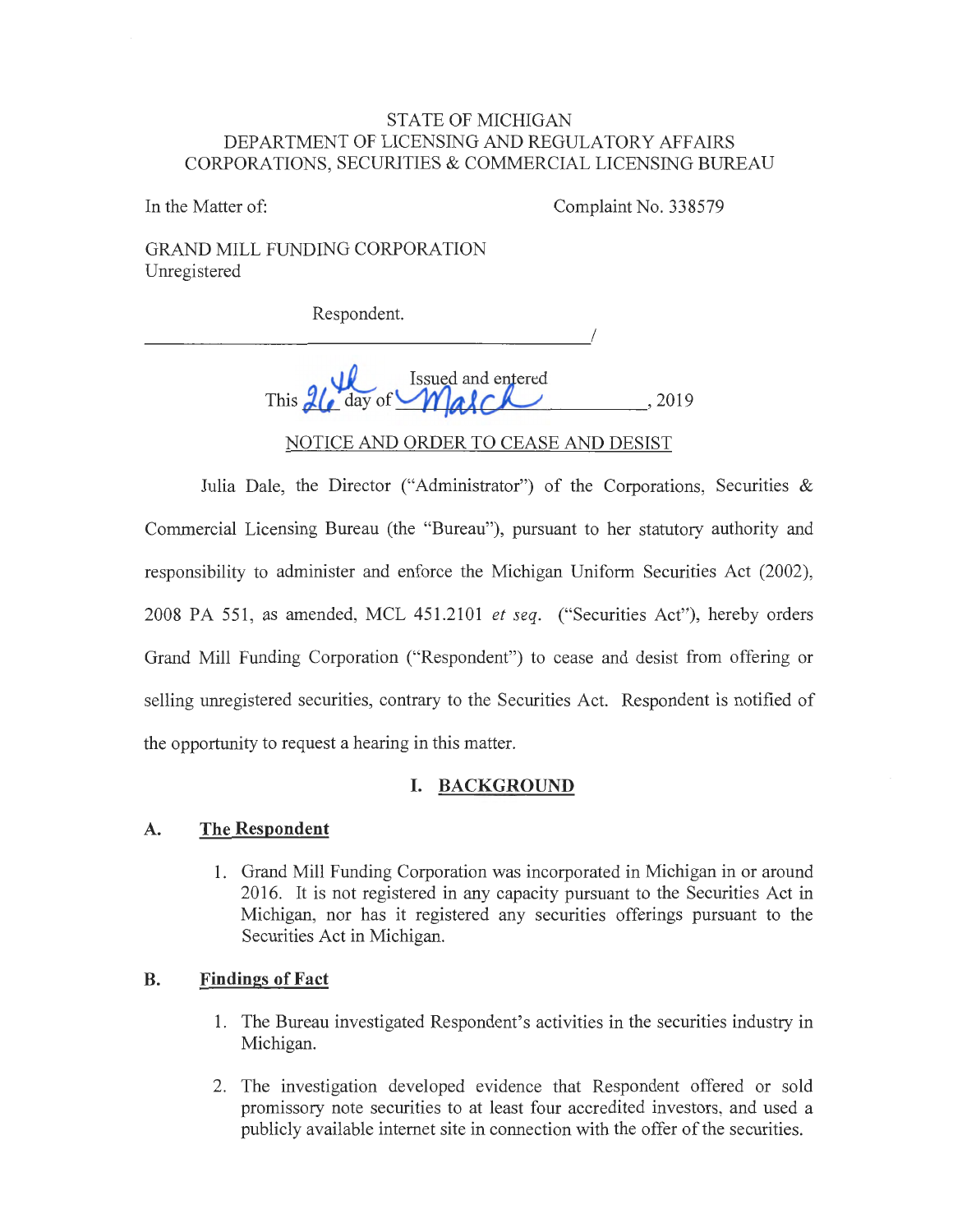3. The securities offered or sold in Michigan were not registered pursuant to the Securities Act, nor has Respondent identified any applicable  $\alpha$  exemption, exception, preemption, or exclusion from the Securities Act.

## II. **RELEVANT STATUTORY PROVISIONS**

1. Section  $102c(c)$  of the Securities Act, MCL  $451.2102c(c)$ , defines "Security", in part, as:

a note; stock; treasury stock; security future; bond; debenture; evidence of indebtedness; certificate of interest or participation in a profit-sharing agreement; collateral trust certificate; preorganization certificate or subscription; transferable share; investment contract; voting trust certificate; certificate of deposit for a security; fractional undivided interest in oil, gas, or other mineral rights; put, call, straddle, option, or privilege on a security, certificate of deposit, or group or index of securities, including an interest in or based on the value of that put, call, straddle, option, or privilege on that security, certificate of deposit, or group or index of securities, put, call, straddle, option, or privilege entered into on a national securities exchange relating to foreign currency, an investment in a viatical or life settlement agreement; or, in general, an interest or instrument commonly known as a "security"; or a certificate of interest or participation in, temporary or interim certificate for, receipt for, guarantee of, or warrant or right to subscribe to or purchase, any of the foregoing...

2. Section 301 of the Securities Act, MCL 451.2301, states:

A person shall not offer or sell a security in this state unless 1 or more of the following are met:

(a) The security is a federal covered security.

(b) The security, transaction, or offer is exempted from registration under sections 201 to 203.

( c) The security is registered under this act.

<sup>&</sup>lt;sup>1</sup> Respondent claimed reliance on 17 CFR 230.506(b) ("Rule  $506(b)$ "), a federal exemption from registration under the Securities Act of 1933 which would, if applicable, make the securities federal covered securities, preempting state securities registration requirements and bringing the offers or sales of securities in compliance with MCL  $451.2301(a)$ . Rule  $506(b)$  prohibits the use of general solicitation to offer or sell securities exempt under it; a generally available website which advertises a securities offering constitutes a general solicitation. In this instance, Respondent's website advertised its securities offering which constituted a general solicitation, precluding Respondent from relying on Rule 506(b) to comply with section 301 of the Securities Act, MCL 451.2301. Respondent has not identified another relevant exemption, exception, preemption, or exclusion justifying the failure to register the securities.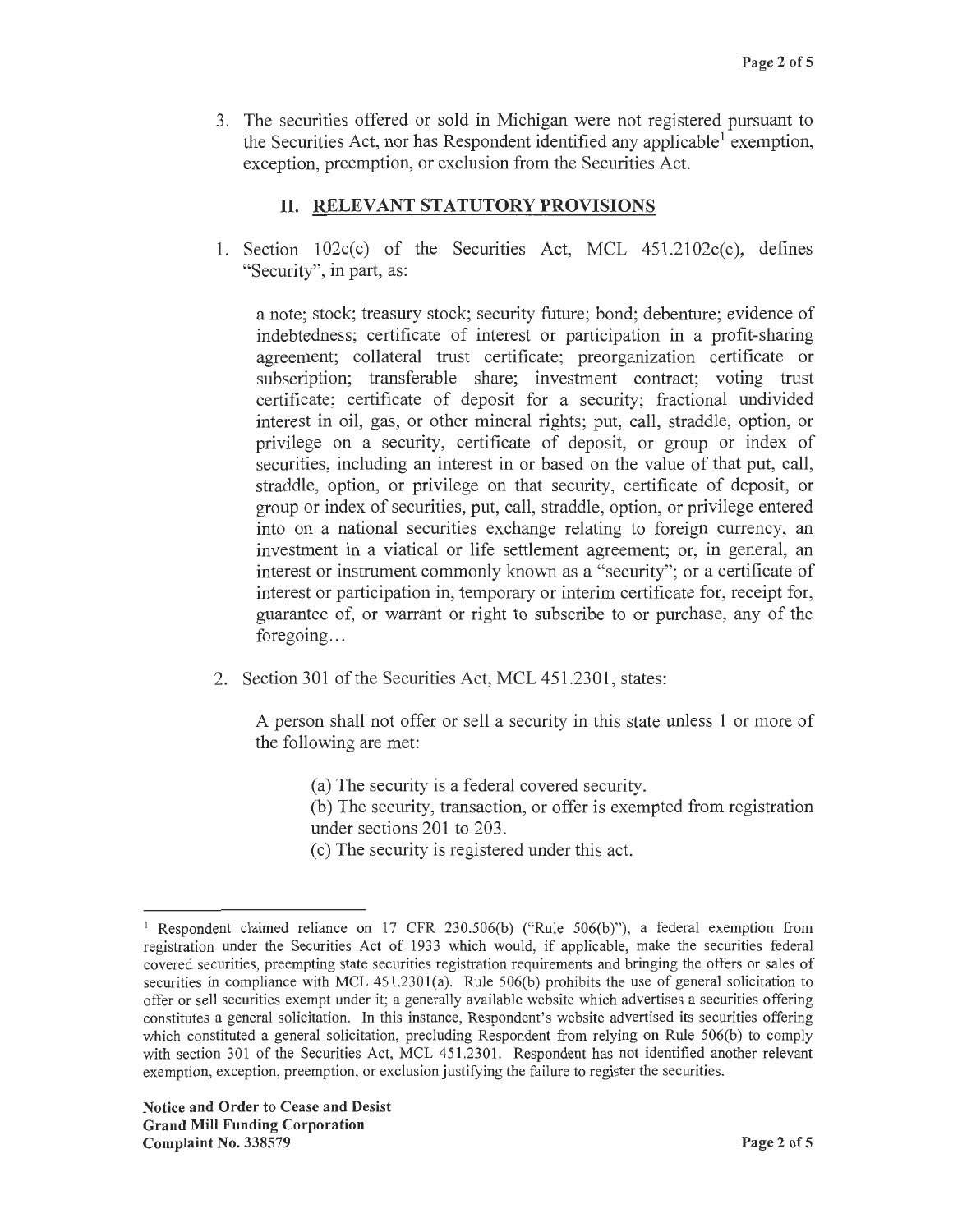3. Section 503(1) of the Securities Act, MCL 451.2503(1), states:

In a civil action or administrative proceeding under this act, a person claiming an exemption, exception, preemption, or exclusion has the burden to prove the applicability of the exemption, exception, preemption, or exclusions.

#### **Ill. CONCLUSIONS OF LAW**

1. Respondent, Grand Mill Funding Corporation, offered or sold securities in Michigan, and has not identified a relevant exemption, exception, preemption, or exclusion from Securities Act registration requirements, contrary to section 301 of the Securities Act, MCL 451.2301.

#### **IV. ORDER**

IT IS THEREFORE ORDERED, pursuant to section 604 of the Securities Act, MCL 451.2604, that:

- A. Respondent shall immediately CEASE AND DESIST from continuing to offer or sell unregistered, non-exempt securities, contrary to the Securities Act.
- B. Pursuant to section 604(2) of the Securities Act, this Notice and Order to Cease and Desist is IMMEDIATELY EFFECTIVE.
- C. In her Final Order, the Administrator, under section 604(4) of the Securities Act, MCL 451.2604(4), intends to impose civil fines of \$10,000.00 against Respondent.
- D. Pursuant to section 508 of the Securities Act, MCL 451.2508, a person that willfully violates the Securities Act, or an order issued under the Securities Act, is guilty of a felony punishable by imprisonment for not more than 10 years or a fine of not more than \$500,000.00 for each violation, or both. An individual convicted of violating a rule or order under this act may be fined, but shall not be imprisoned, if the individual did not have knowledge of the rule or order.
- E. The Administrator retains the right to pursue further administrative action against Respondent under the Securities Act if the Administrator determines that such action is necessary and appropriate in the public interest, for the protection of investors and is authorized by the Securities Act.

#### **V. NOTICE OF OPPORTUNITY FOR HEARING**

Section 604 of the Securities Act, MCL 451.2604, provides that Respondent has 30 days beginning with the first day after the date of service of this Notice and Order to Cease

**Notice and Order to Cease and Desist Grand Mill Funding Corporation Complaint No. 338579** Page 3 of 5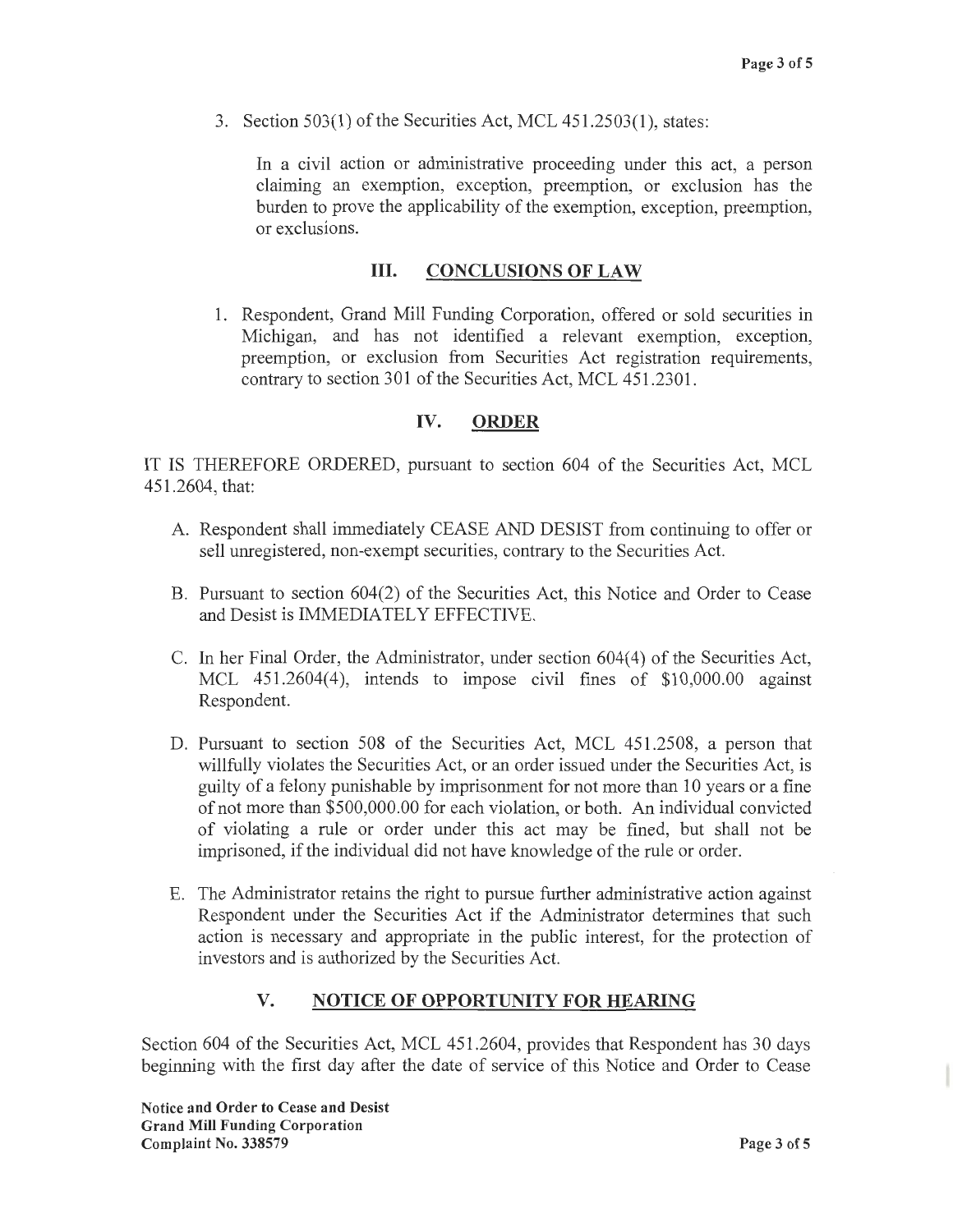and Desist to submit a written request to the Administrator asking that this matter be scheduled for a hearing. If the Administrator receives a written request in a timely manner, the Administrator shall schedule a hearing within 15 days after receipt of the request. The written request for a hearing must be addressed to:

> Corporations, Securities & Commercial Licensing Bureau Regulatory Compliance Division P.O. Box 30018 Lansing, MI 48909

### **VI. ORDER FINAL ABSENT HEARING REQUEST**

A. Under section 604 of the Securities Act, MCL 451.2604, the Respondent's failure to submit a written request for a hearing to the Administrator within 30 days after the service date of this **NOTICE AND ORDER TO CEASE AND DESIST** shall result in this order becoming a **FINAL ORDER** by operation of law. The **FINAL ORDER** includes the imposition of the fines cited described in section IV.C., and the fine amounts set forth below will become due and payable to the Administrator within sixty (60) days after the date this order becomes final:

> \$10,000.00 - Grand Mill Funding Corporation, under section 604 of the Securities Act, MCL 451.2604.

B. CIVIL FINE payments should be payable to the STATE OF MICHIGAN and contain identifying information (e.g., names and complaint numbers) and mailed to the following address:

> Corporations, Securities & Commercial Licensing Bureau Final Order Monitoring P.O. Box 30018 Lansing, MI 48909

- C. Failure to comply with the terms of this Order within the time frames specified may result in additional administrative penalties, including the summary suspension or continued suspension of all registrations held by Respondent under the Securities Act, the denial of any registration renewal, and/or the denial of any future applications for registration, until full compliance is made. Respondent may voluntarily surrender or withdraw a registration under the Securities Act; however, the surrender or withdrawal will not negate the summary suspension or continued suspension of the relevant registrations or any additional administrative proceedings if a violation of this Order or the Securities Act occurred.
- D. Failure to pay the civil fines within six (6) months after this Order becomes final may result in the referral of the civil fines to the Michigan Department of Treasury for collection action against Respondent.

**Notice and Order to Cease and Desist Grand Mill Funding Corporation Complaint No. 338579 Page 4 of 5**